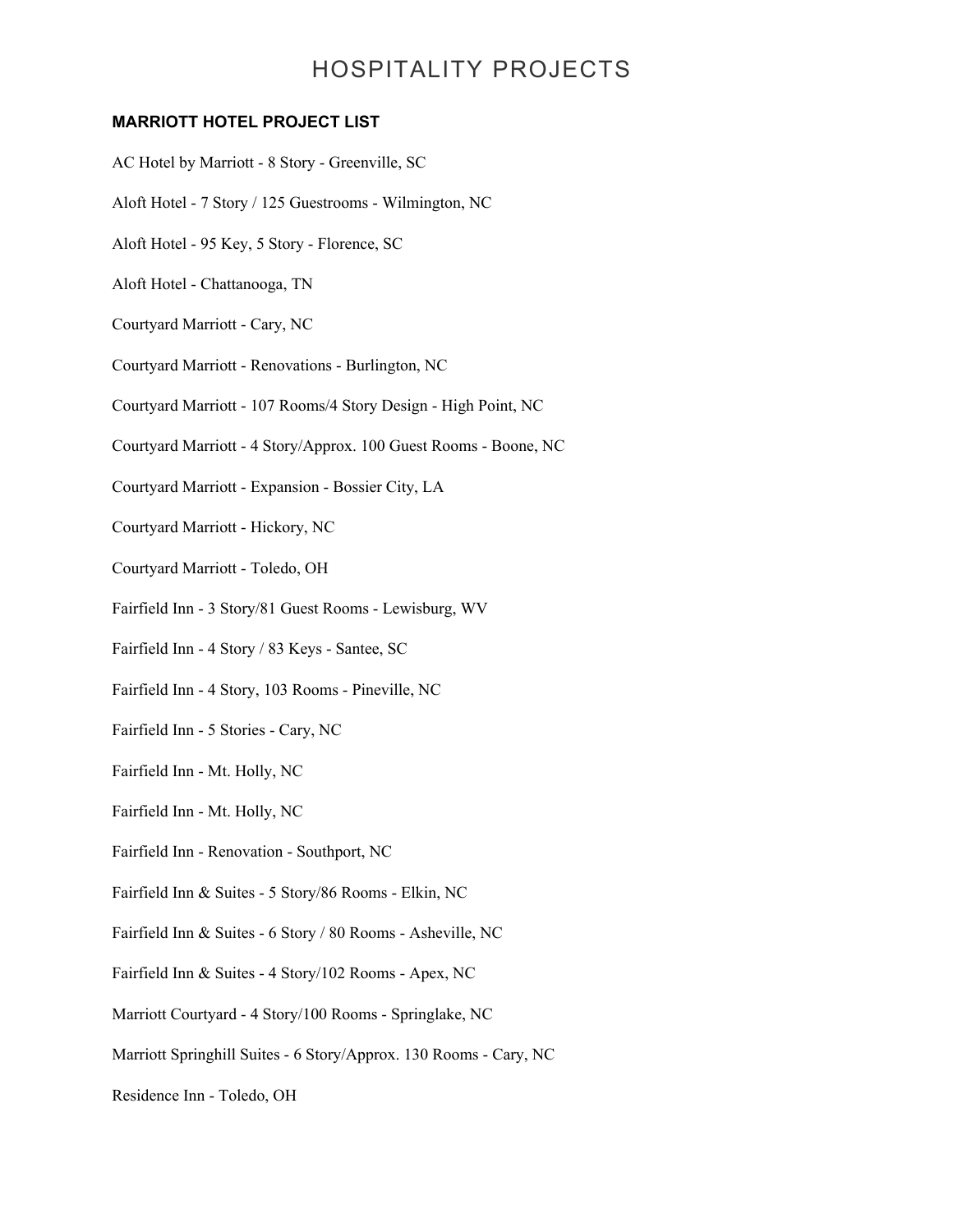Springhill Suites - 110 Rooms/5-Story Design - Mooresville, NC

- Springhill Suites 4 Story Huntersville, NC
- Springhill Suites 5 Story Design/Approx 93 Rooms Raleigh, NC
- Springhill Suites Fayetteville, NC
- SpringHill Suites Florence, SC
- Springhill Suites New Bern, NC
- Springhill Suites Slidell, LA
- Springhill Suites by Marriott 120 Key, 4 Story Ft. Myers, FL
- Springhill Suites Lakepointe 126 Key / 5 Story Charlotte, NC
- Springhill Suites, Eastfield 104 Key, Four Story Selma, NC
- Town Place Suites 4-Story/103 Guest Rooms Asheville, NC
- Town Place Suites 5 Story/118 Rooms Mooresville, NC
- TownePlace Suites 91 Keys / 4 Story Raleigh, NC
- TownePlace Suites Additions Mooresville, NC
- TownePlace Suites Asheville, NC
- TownePlace Suites N. Charleston, SC

Orlando Convention Center – Marriott Tri-Brand Hotel - 455 Key/8 Story - Orlando, FL

#### **HYATT HOTEL PROJECT LIST**

Hyatt House - 4 Story / 105 Keys - Hillsboro, OR

Hyatt House - Raleigh, NC

Hyatt Place - 6 1/2 Story, 108 Rooms - Arden, NC

Hyatt Place - 7 Story / 121 Rooms - Charlotte, NC

Hyatt Place - Arden, NC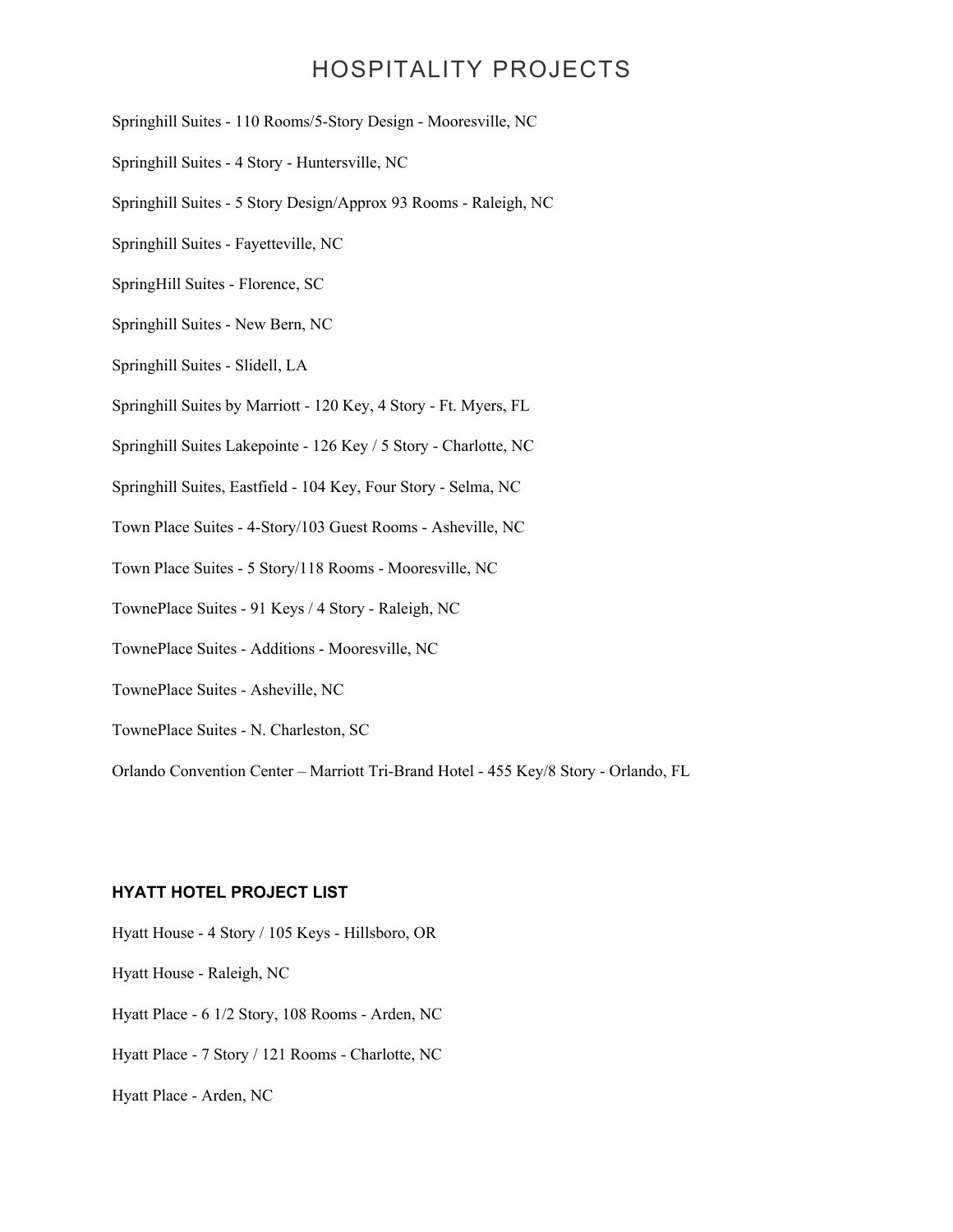Hyatt Place - Vancouver, WA

Hyatt Place - Waco, TX

#### **IHG HOTEL PROJECT LIST**

- Holiday Inn 4 Story/88 Rooms Culpepper, VA
- Holiday Inn New Elevator & Side Entrance Hickory, NC
- Holiday Inn Rocky Mount, NC
- Holiday Inn Express 3 Story/76 Rooms Franklin VA
- Holiday Inn Express 3 Story/87 Rooms Carolina Beach, NC
- Holiday Inn Express 4 Story 88 Rooms Culpepper VA
- Holiday Inn Express 4 Story Design/Approx 108 Rooms Raleigh, NC
- Holiday Inn Express 4 Story/77 Rooms Jonesville, NC
- Holiday Inn Express 4 Story/80 Rooms w/Parking Deck Asheville, NC
- Holiday Inn Express Aiken, SC
- Holiday Inn Express Danville, VA
- Holiday Inn Express Elevator Addition Shallotte, NC
- Holiday Inn Express Expansion Hickory, NC
- Holiday Inn Express Exterior Revisions & Updates Greenville, NC
- Holiday Inn Express Greeneville, TN
- Holiday Inn Express Orange, VA
- Holiday Inn Express Pembroke, NC
- Holiday Inn Express Tarpon Springs, FL
- Holiday Inn Express Union City, TN
- Holiday Inn Express & Suites 4 Story / 90 Guest Rooms Greenwood, SC
- Holiday Inn Express & Suites Canopy & Roof Parapets Renovations Fayetteville, NC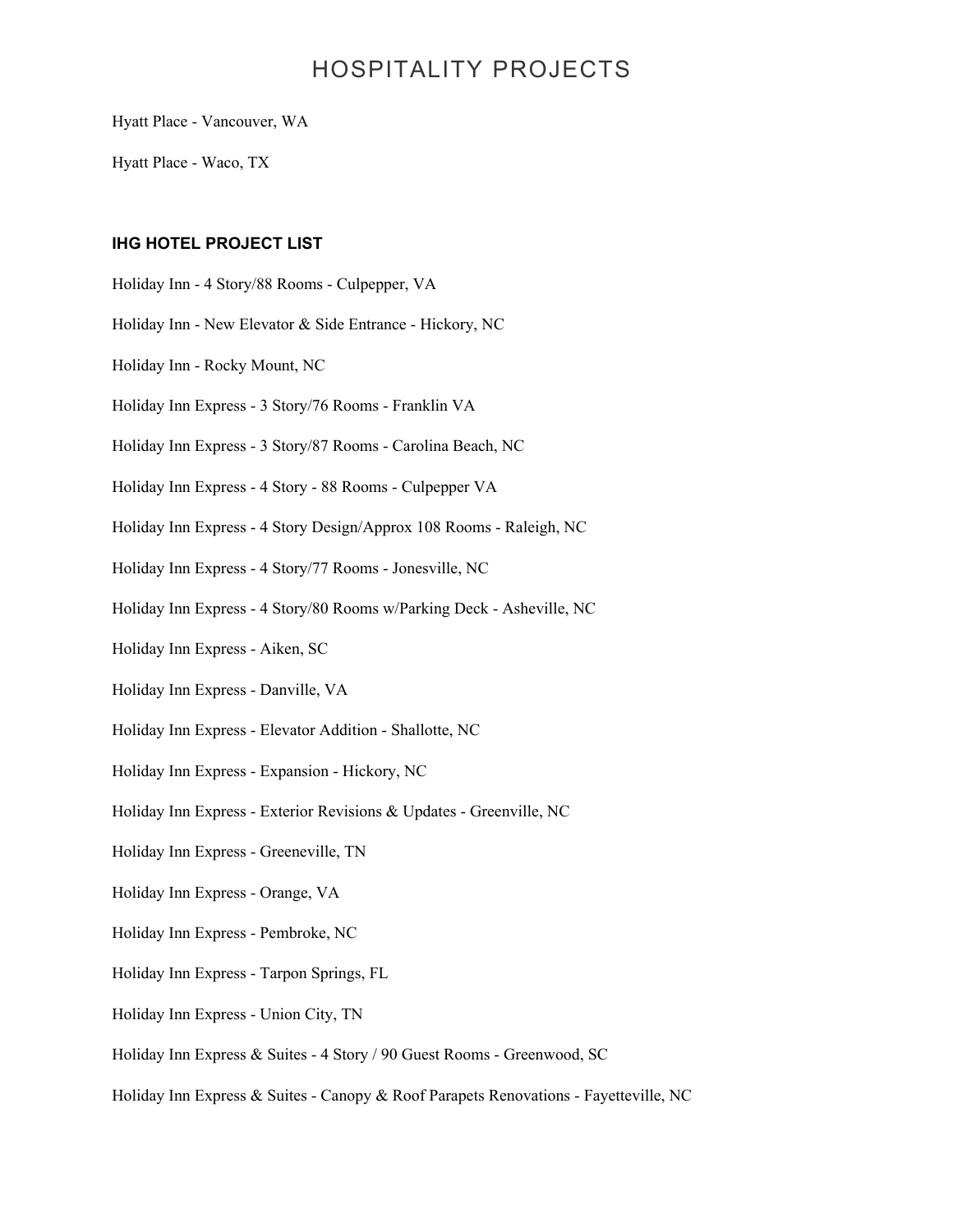Holiday Inn Express & Suites - Garner, NC

Holiday Inn Express & Suites - Lumberton, NC

Staybridge Hotel - Greensboro, NC

Staybridge Suites - 120 Rooms - Pigeon Forge, TN

Staybridge Suites - 4 Story - Johnson City, TN

Staybridge Suites - 4 Story Design/94 Suites - Newport News, VA

Staybridge Suites - 5 Story / 92 Guest Rooms - Rock Hill, SC

Staybridge Suites - 6 Story - Nashville, TN

Staybridge Suites, BNA -Nashville, TN

Crowne Plaza Hotel - Greensboro, NC

#### **BOUTIQUE AND OTHER HOTEL PROJECTS**

Alpine Mill Hotel - Morganton, NC

Best Western - 4 Story Design - Richmond, VA

Best Western - Renovations - Hickory, NC

Best Western - Renovations - Jonesville, NC

Best Western #2 - Richmond, VA

Best Western Plus - 5 Story / 78 Guest Rooms - Asheville, NC

Best Western Premier - 139 Key, Five Story - Charlotte, NC

Boxwood Lodge - 17' x 43' Addition - Boone, NC

Boxwood Lodge - Blowing Rock, NC

Candlewood Suites - 3 Story/80 Rooms - Fayetteville NC

Candlewood Suites - 4 Story - Hurst, TX

Candlewood Suites - 5 Story - Mooresville, NC

Candlewood Suites - Fayetteville, NC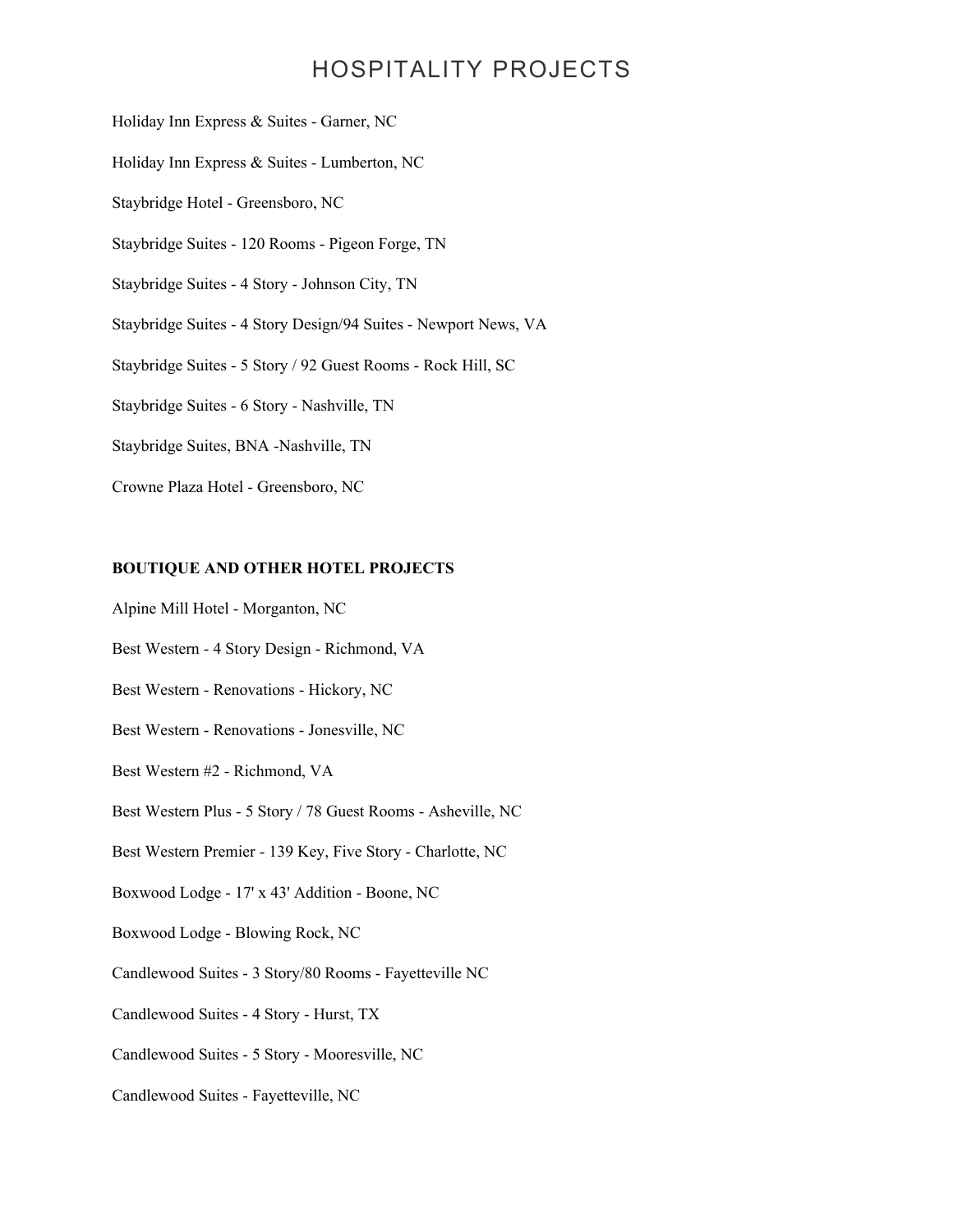- Candlewood Suites Hurst, TX
- Candlewood Suites Nampa, ID
- Candlewood Suites 5 Story/70 Rooms Fayetteville, NC
- Clemson Towers Clemson, SC
- Cliff Dwellers Inn Balcony & Deck Renovations Blowing Rock, NC
- Comfort Inn 4 Stories/Approx. 65 Guest Rooms Battleboro, NC
- Comfort Suites 4 story design Spartanburg, SC
- Comfort Suites 4 Story/75 Rooms Florence, SC
- Comfort Suites 4 Story/Approx. 67 Rooms South Hill, VA
- Comfort Suites Columbia, SC
- Element By Westin Raleigh, NC
- Element Hotel 112 Key, Six Story Pooler, GA
- Four Points Renovations Greensboro, NC
- Gateway Hotel Hickory, NC
- Inn on Cornish Blowing Rock, NC
- LaQuinta Inn Puyallup, WA
- LaQuinta Inn & Suites 4 Story / Wood Marysville, WA
- LaQuinta Inn & Suites Burlington, WA
- LaQuinta Inn & Suites LaPlace, LA
- MainStay Suites Charlotte, NC
- Park Inn 60 Rooms / 3 Story Florence, SC
- Round Hill Inn Addition Orange, VA
- Sheraton Hotel 6 Story/215 Rooms/142,000sf Davidson, NC
- Sleep Inn 3 Story Design Chesapeake, VA
- Spotsylvania Inn Spotsylvania, VA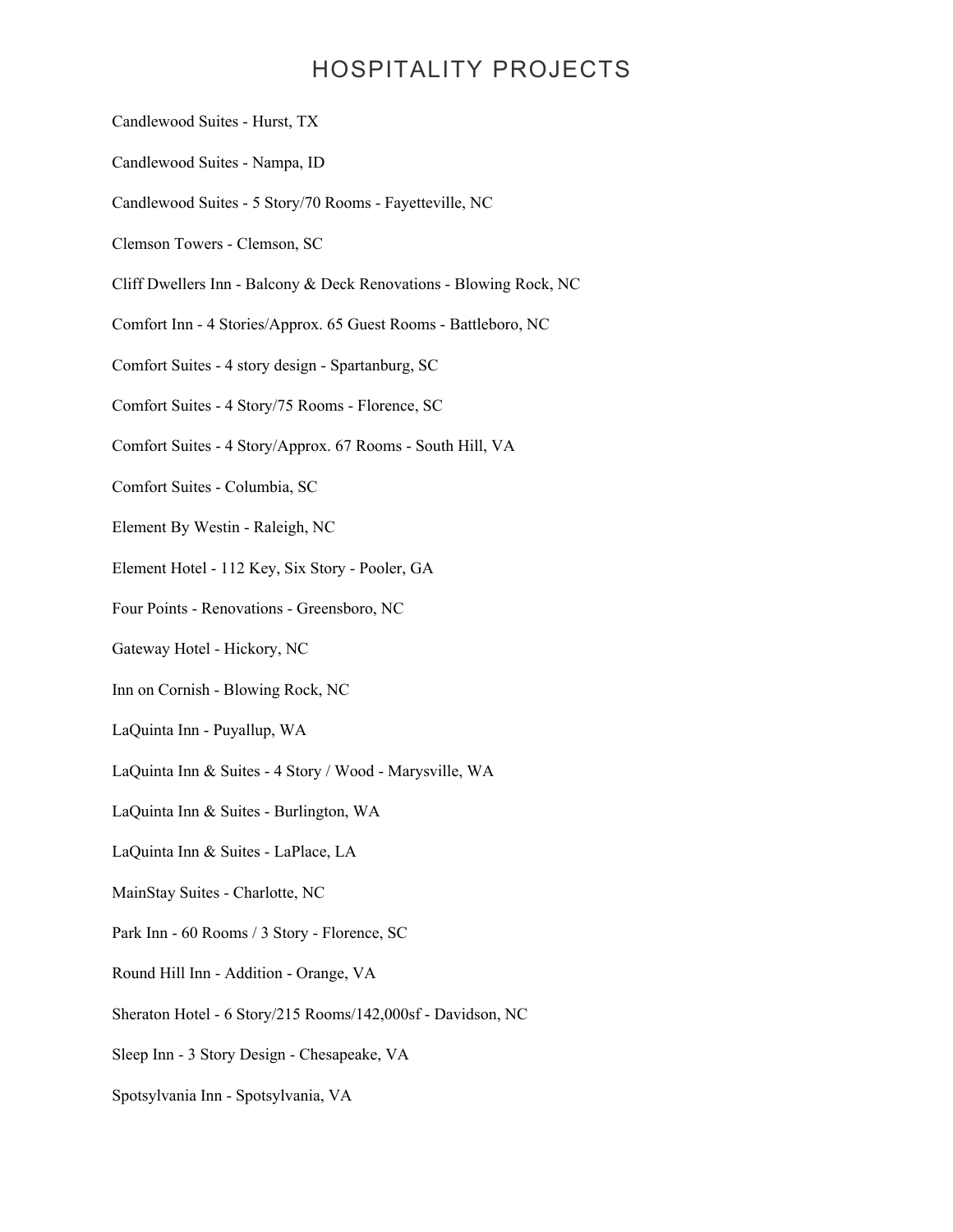Best Western Prototype - Topock, AZ Valley View Motel - Blowing Rock, NC Vance Hotel - Parking Deck - Statesville, NC Vance Hotel Parking Deck Evaluation - Statesville, NC WaterWalk Hotel Apartments - 2 Buildings, 4-Story, 153 keys - Charlotte, NC Westglow Resort & Spa - Additions & Renovations - Blowing Rock, NC Westin Hotel Brier Creek - 10 Story / 230 keys - Raleigh, NC Wingate Inn - 4 Story/79 Rooms - Suffolk, VA World Equestrian Center - Hotel at WEC - 254 keys / 5 stories - Ocala, FL World Equestrian Center Hotel at Convention Center - 353 Guest Rooms, 6 Stories - Ocala, FL Wyndham Garden - 7 Stories - Mount Pleasant, SC Wyte Stone Hotel - 6 Story/104 Rooms - N. Virginia, VA

#### **HILTON HOTEL PROJECTS**

- Embassy Suites 6 Story Design Fayetteville, NC
- Embassy Suites 6 Story/140 Rooms Fayetteville, NC
- Embassy Suites 9 Story / Approx. 185 Rooms Asheville, NC
- Hampton Inn 118 Key, 5 Story Smithfield, NC
- Hampton Inn 129 Rooms/5 story design Atlanta, GA
- Hampton Inn 3 Story Design/60 Rooms Murrells Inlet, SC
- Hampton Inn 3 Story Design/65 Rooms Martin, TN
- Hampton Inn 3 Story/68 Rooms Crystal River, FL
- Hampton Inn 4 Story / 114 Guest Rooms Fayetteville, NC
- Hampton Inn 4 Story / 90 Guest Rooms Walterboro, SC
- Hampton Inn 4 Story / 95 Rooms Black Mountain, NC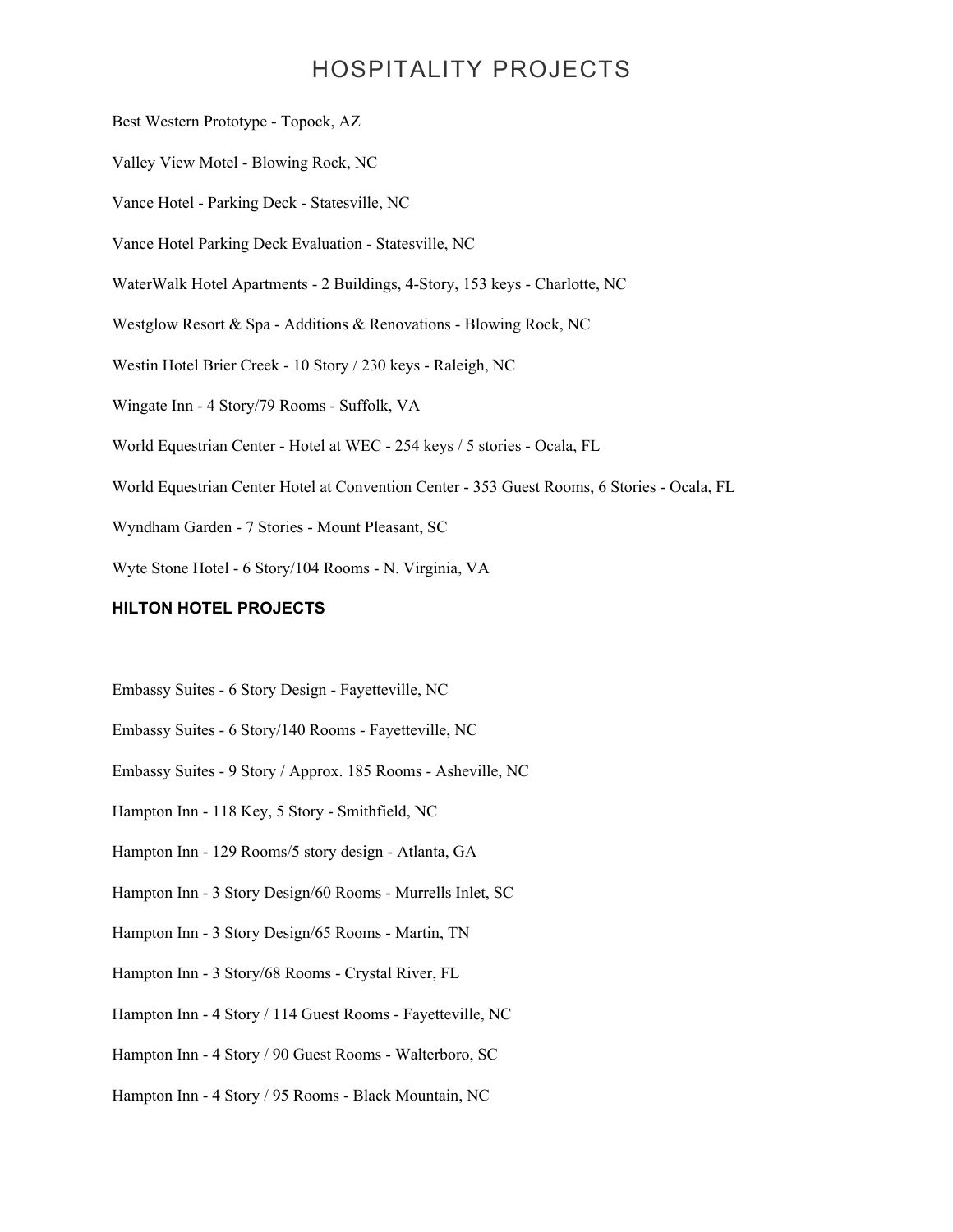- Hampton Inn 4 Story Addition Kingsport, TN
- Hampton Inn 4 Story/110 Rooms Aberdeen, NC
- Hampton Inn 4 Story/60 Rooms Galax, VA
- Hampton Inn 4 Story/77 Rooms Spring Lake, NC
- Hampton Inn 4 Story/86 Rooms Bermuda Run, NC
- Hampton Inn 5 Story Design Columbia, SC
- Hampton Inn 5 Story Design Smith Creek Stn. Wilmington, NC
- Hampton Inn 6 Story/37 Rm+Mtg Rm South Charleston, WV
- Hampton Inn 6-Story Design Jacksonville, FL
- Hampton Inn Addition Lawrenceville, GA
- Hampton Inn Addition 3-Story Design Mt. Airy, NC
- Hampton Inn Additions Irmo, SC
- Hampton Inn Butner, NC
- Hampton Inn Cabana Addition Cary, NC
- Hampton Inn Cabana Addition Christiansburg, VA
- Hampton Inn Cabana Addition Winston-Salem, NC
- Hampton Inn Canopy & Parapet Renovations Greensboro, NC
- Hampton Inn Lobby Renovations Franklin, NC
- Hampton Inn McCarran, NV Hampton Inn Mt. Airy, NC
- Hampton Inn PIP Renovations Christiansburg, VA
- Hampton Inn PIP Renovations Salisbury, MD
- Hampton Inn Redesign Columbia, SC
- Hampton Inn Renovations Santee, SC
- Hampton Inn Renovations / 7 story Nashville, TN
- Hampton Inn Renovations to Parapets & Porte Cochere Simpsonville, SC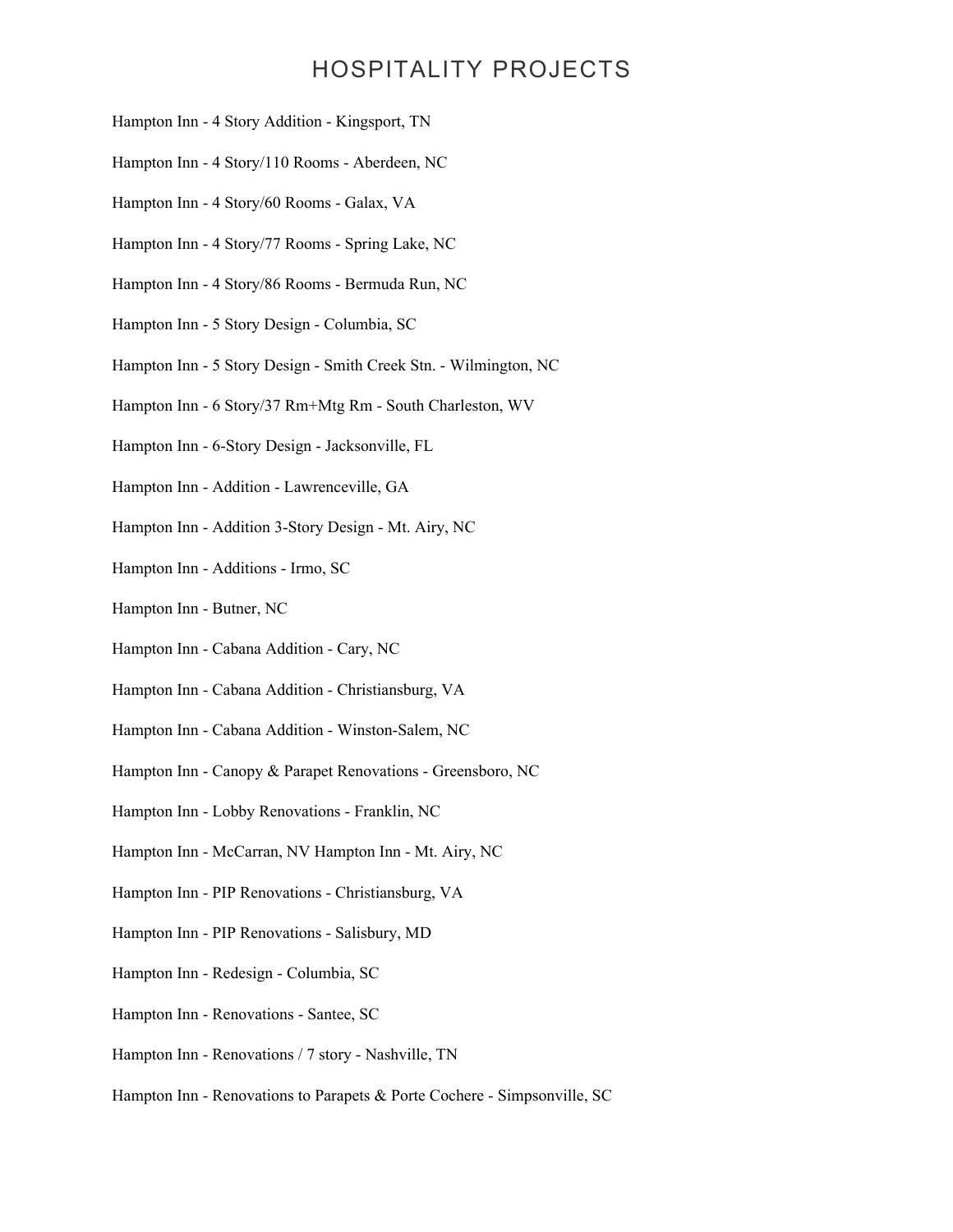- Hampton Inn Rocky Mount, NC
- Hampton Inn Santee, SC
- Hampton Inn Washington, NJ
- Hampton Inn & Suites 4 Story Design/60 Rooms Cashiers, NC
- Hampton Inn & Suites 102 Key / 5 Story Blue Ridge, GA
- Hampton Inn & Suites 120 Room/6 Story Lakeland, FL
- Hampton Inn & Suites 4 Story/66 Rooms Pembroke, NC
- Hampton Inn & Suites 4 Story/82 Rooms Port Richey, FL
- Hampton Inn & Suites 5 Story/102 Rooms Dobson, NC
- Hampton Inn & Suites 5 Story/105 Rooms N Charleston, SC
- Hampton Inn & Suites 5 Story/121 Rooms Hickory, NC
- Hampton Inn & Suites 5 Story/94 Rooms Burlington, NC
- Hampton Inn & Suites 6 Story Midtown East Raleigh, NC
- Hampton Inn & Suites 6 Story/129 Rooms Colonial Heights, VA
- Hampton Inn & Suites Boone, NC
- Hampton Inn & Suites Raleigh, NC
- Hampton Inn & Suites Roanoke Rapids, NC
- Hampton Inn & Suites Smithfield, VA
- Hampton Inn & Suites #2 4 Story/Wood Frame Redesign Washington, NJ
- Hampton Inn (Hometown) 3 Story/60 Rooms Murphy, NC
- Hampton Inn Addition 3 Story Design Wytheville, VA
- Hampton Inn Addition 3 Story Design Wilmington, NC
- Hampton Inn Hometown 3 Story/60 Rooms W Jefferson, NC
- Hampton Inn, Ocean Isle Beach, NC
- Hampton Inn Cabana & Fitness Center Addition Jacksonville, FL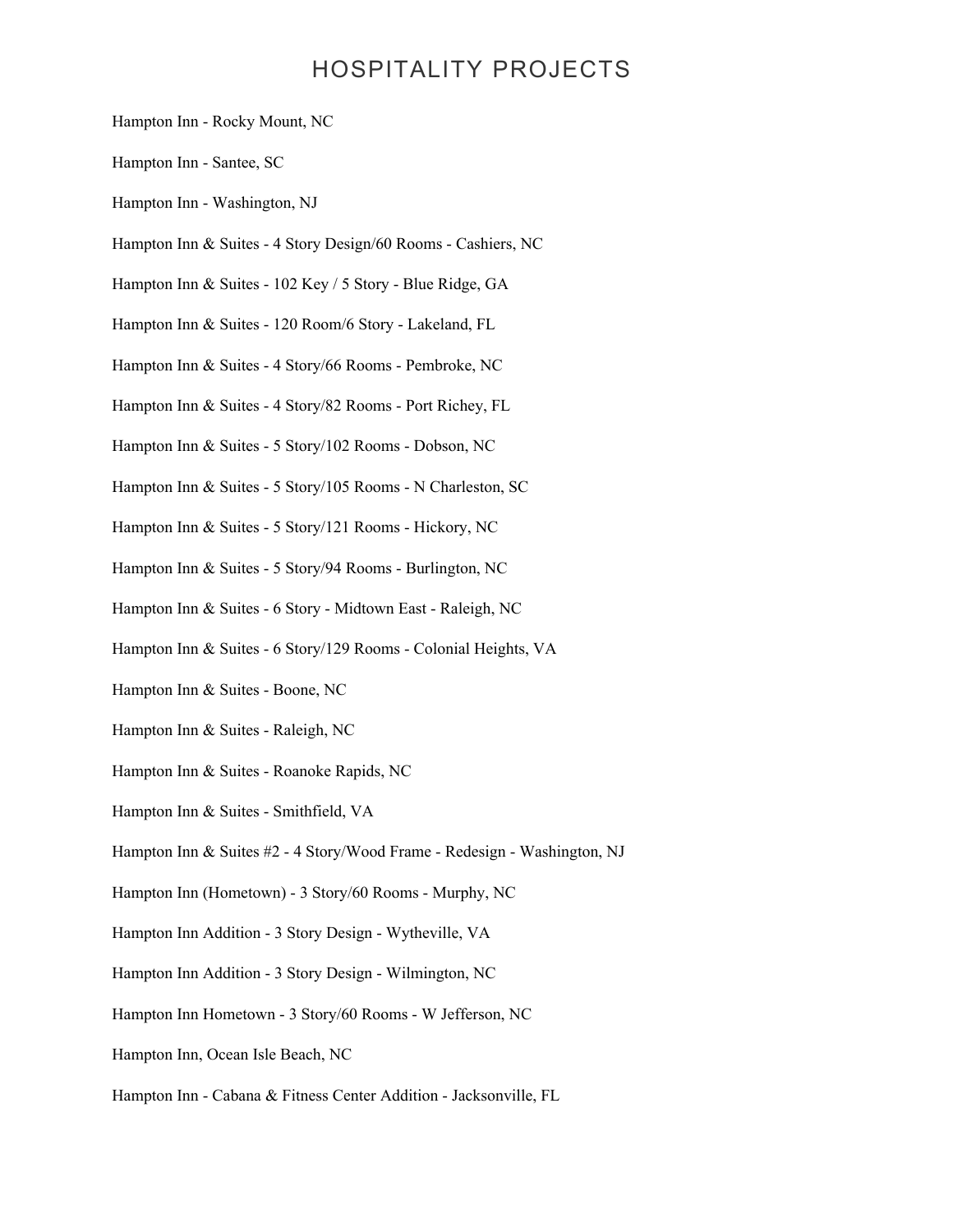- Hilton Garden Inn 135 Key / 6 Story Charlotte, NC
- Hilton Garden Inn 4 Story Aberdeen, NC
- Hilton Garden Inn 5 Story/135 Rooms Hickory, NC
- Hilton Garden Inn 6 Story/125 Rooms Cary, NC
- Hilton Garden Inn Asheville, NC
- Hilton Garden Inn Fayetteville, NC
- Hilton Garden Inn Foundations Only Jacksonville, NC
- Hilton Garden Inn Hickory, NC
- Hilton Garden Inn Lynchburg, VA
- Hilton Garden Inn Revisions to Roof & Plans Cary, NC
- Hilton Garden Inn / Homewood Suites Toledo, OH
- Hampton Inn Block & Plank Hotel Six Story Charlotte, NC
- Homewood Suites 4 Story Design/94 Rooms Lady Lake, FL
- Homewood Suites 6 Story Cary, NC
- Homewood Suites 6 Story Concord, NC
- Homewood Suites 6 Story Design/122 Rooms Virginia Beach, VA
- Homewood Suites 6 Story/90 Rooms Rock Hill, SC
- Homewood Suites 97 Guest Rooms Florence, SC
- Homewood Suites Addition Lawrenceville, GA
- Homewood Suites Bethlehem, NH
- Homewood Suites Charleston, SC
- Homewood Suites Lawrenceville, GA
- Homewood Suites & Parking Deck 8 Story/150 Keys Greenville, SC
- Homewood Suites, Pinehurst, NC
- Tru by Hilton 135 Keys / 5 Story Franklin, TN